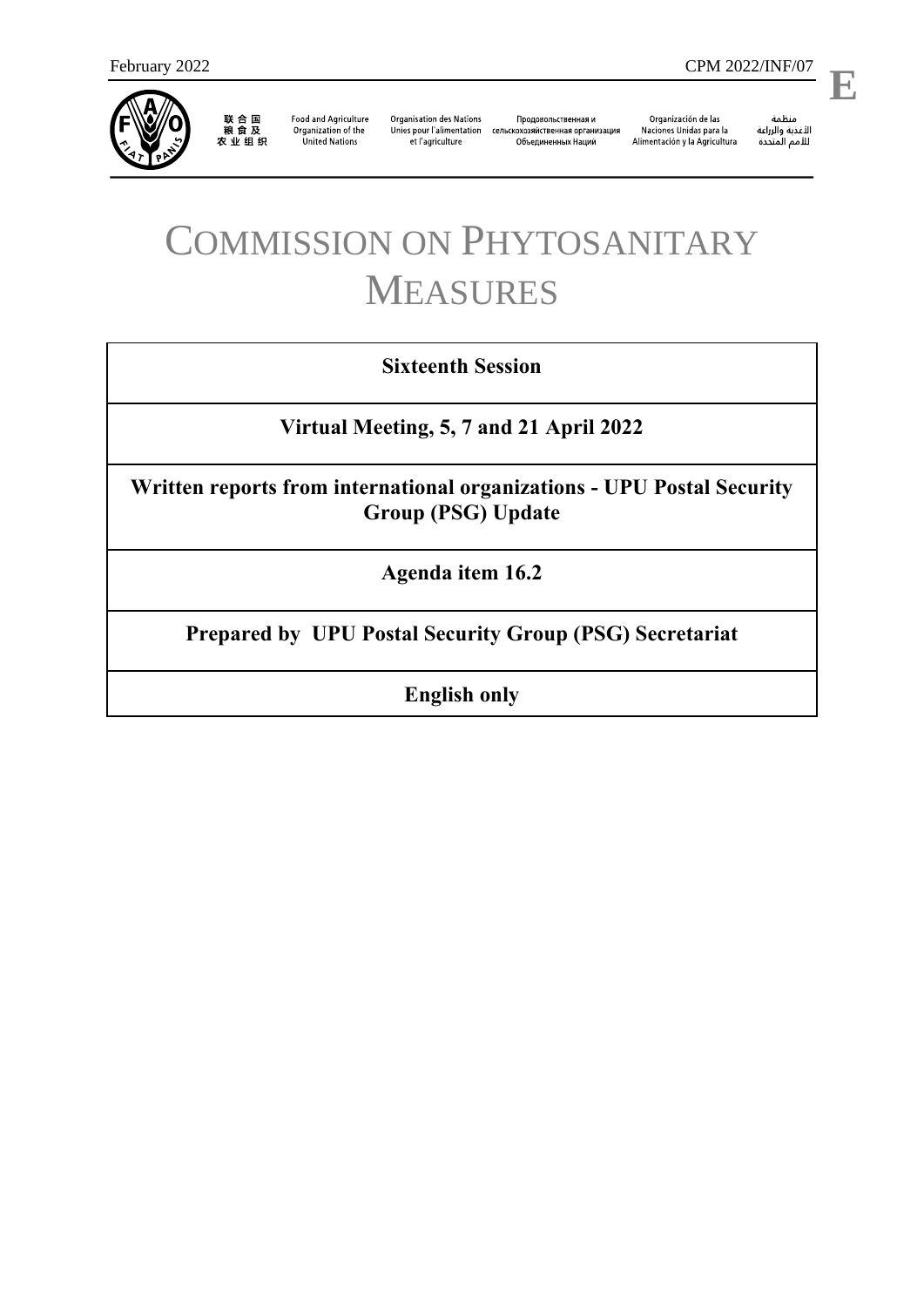

#### **I. Introduction**

1 The Universal Postal Union (UPU) Department of Postal Operations (DOP) Supply Chain (SC) Team wish to share with the Commission on Phytosanitary Measures (CPM) information on the activities conducted by the SC team throughout the previous Istanbul Congress Cycle stemming from 2016-2021 relative to the mitigation of illicit goods and towards improving the interoperability of postal network infrastructure through fostering collaboration with a variety of external stakeholders and relevant bodies. We request the CPM to review the activities conducted during the previous Congress Cycle and consider ways in which the CPM and the UPU may engage more with each other throughout the upcoming Abidjan Congress Cycle of 2022-2025.

#### **II. Background**

2 Established in 1874, the Universal Postal Union (UPU)**<sup>1</sup>** , with its headquarters in the Swiss capital Berne, is the second oldest international organization worldwide. With its 192 member countries, the UPU is the primary forum for cooperation between postal sector players. It helps to ensure a truly universal network of upto-date products and services. The organization fulfils an advisory, mediating and liaison role, and provides technical assistance where needed. It sets the rules for international mail exchanges and makes recommendations to stimulate growth in mail, parcel and financial services volumes and improve quality of service for customers

### **III. Summary of Relative Activities**

3 The UPU participates in external workshops hosted by external stakeholders as a subject matter expert for the postal supply chain to ensure an understanding of the current challenges and obstacles faced by the members. The UPU participated in the Third meeting of the Working Group to develop the IPPC e-Commerce Guide for plants, plant products and other regulated articles on 14 April 2021 to provide background information on the UPU as well as potential avenues of collaboration. The UPU provided resources relative to the Cooperating with Customs which has been included on the IPPC website.

The group contributed significantly to the development of an awareness raising campaign on New Psychoactive Substances (NPS) in the postal supply chain and the role of the UPU to protect this transport modality through the online safety toolkit developed in cooperation with the United Nations office on Drug Control (UNODC). The Secretariat continues to provide support to the "Ask the Expert" section of the toolkit through virtual training sessions and the provision of electronic responses to online queries received through the toolkit.

5 The PSG facilitated the implementation and renewal of Cooperation Agreements with the International Narcotics Control Board (INCB), and Memorandums of Understanding (MOU's) for United for Wildlife (UFW), and re-initiated the longstanding MOU with INTERPOL. An MOU with Europol is currently being explored to determine the benefits to both organizations.

6 The PSG conducted joint capacity building activities with WCO and INCB to build regional training expertise in the security standards S58 and S59 as well as increase recognition and mitigation of dangerous substances in the supply chain, such as New Psychoactive Substances (NPS). Five regional workshops were organized which provided training for 80 countries and 160 security experts. The objective of identifying and training postal security representatives in the region creating a local security support base and regional security review auditor pool has been realized in the Caribbean and Latin American regions while the Asia Pacific region is on track to achieve this goal within the next twelve months.

**<sup>1</sup>** <https://www.upu.int/en/Universal-Postal-Union>